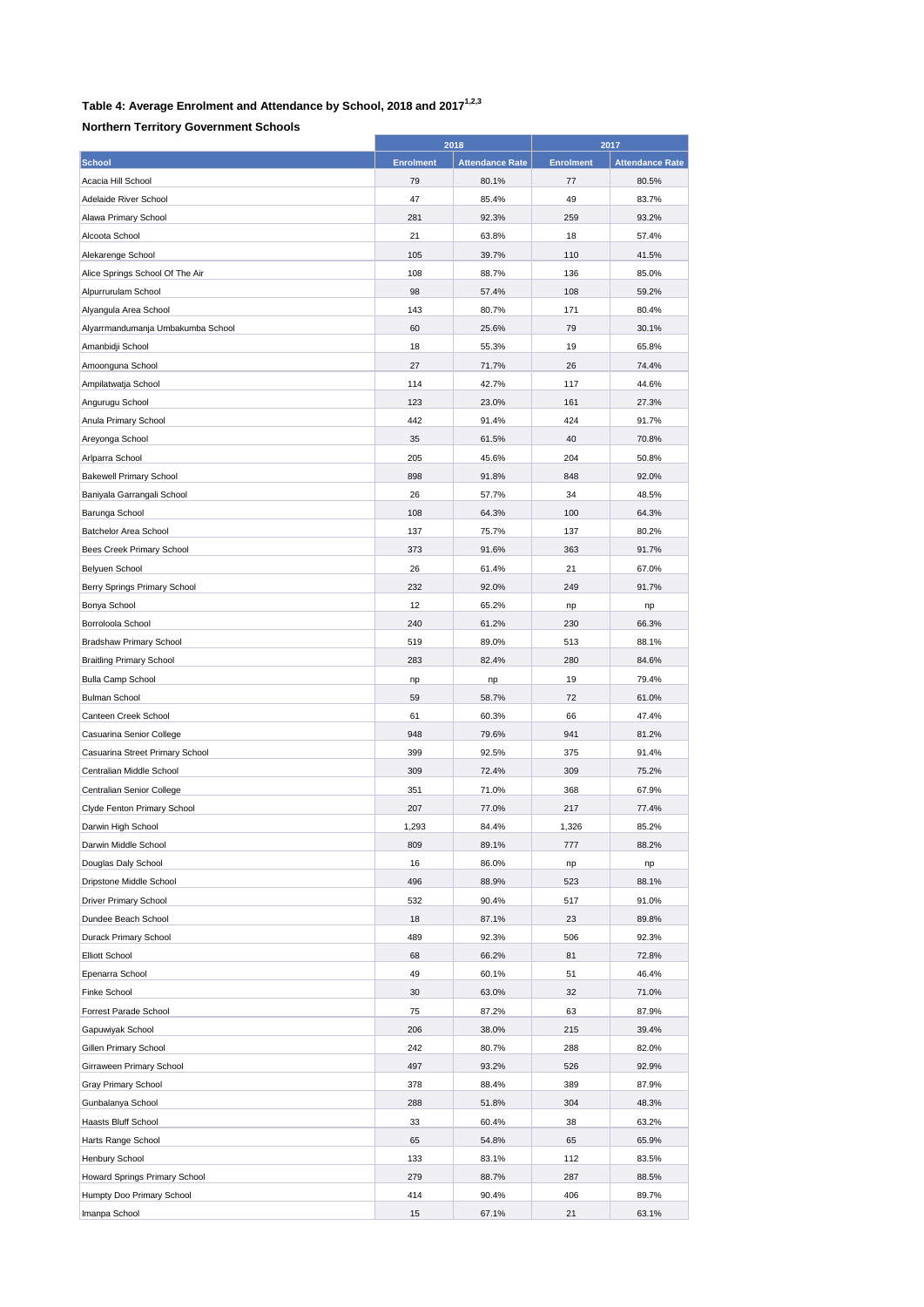|                                                 | 2018      |                        | 2017             |                        |
|-------------------------------------------------|-----------|------------------------|------------------|------------------------|
| <b>School</b>                                   | Enrolment | <b>Attendance Rate</b> | <b>Enrolment</b> | <b>Attendance Rate</b> |
| Jabiru Area School                              | 202       | 77.9%                  | 235              | 77.5%                  |
| Jilkminggan School                              | 88        | 63.9%                  | 86               | 57.1%                  |
| Jingili Primary School                          | 339       | 91.0%                  | 329              | 91.3%                  |
| Kalkaringi School                               | 165       | 54.2%                  | 155              | 51.1%                  |
| Karama Primary School                           | 199       | 84.8%                  | 201              | 88.2%                  |
| Katherine High School                           | 607       | 62.6%                  | 599              | 67.2%                  |
| Katherine School Of The Air                     | 153       | na                     | 162              | 8.2%                   |
| Katherine South Primary School                  | 390       | 86.9%                  | 393              | 86.6%                  |
| Kiana School                                    | np        | np                     | np               | np                     |
| Kintore Street School                           | 52        | 73.6%                  | 50               | 80.3%                  |
| Lajamanu School                                 | 191       | 44.8%                  | 221              | 51.8%                  |
| Laramba School                                  | 59        | 62.4%                  | 62               | 67.2%                  |
| Larapinta Primary School                        | 384       | 87.9%                  | 365              | 87.4%                  |
|                                                 | 487       |                        | 490              |                        |
| Larrakeyah Primary School                       |           | 92.5%                  |                  | 92.5%                  |
| Leanyer Primary School                          | 575       | 90.7%                  | 596              | 91.8%                  |
| Ludmilla Primary School                         | 97        | 81.3%                  | 88               | 84.3%                  |
| MacFarlane Primary School                       | 225       | 69.7%                  | 243              | 72.0%                  |
| Malak Primary School                            | 231       | 85.8%                  | 251              | 85.4%                  |
| Mamaruni School                                 | 58        | 53.5%                  | 69               | 51.4%                  |
| Maningrida College                              | 618       | 42.4%                  | 652              | 48.5%                  |
| Manunda Terrace Primary School                  | 181       | 83.0%                  | 176              | 84.0%                  |
| Manyallaluk School                              | 26        | 53.3%                  | 24               | 62.2%                  |
| Mataranka School                                | 33        | 81.6%                  | 36               | 84.2%                  |
| Mbunghara School                                | 14        | 82.3%                  | np               | np                     |
| Middle Point School                             | 21        | 81.7%                  | 25               | 86.0%                  |
| Milikapiti School                               | 66        | 71.0%                  | 71               | 74.3%                  |
| Milingimbi School                               | 364       | 45.0%                  | 368              | 44.1%                  |
| Millner Primary School                          | 208       | 83.4%                  | 208              | 83.7%                  |
| Milyakburra School                              | 22        | 42.5%                  | 27               | 37.0%                  |
| Minyerri School                                 | 156       | 59.4%                  | 173              | 60.4%                  |
| Moil Primary School                             | 212       | 88.1%                  | 249              | 89.2%                  |
| Moulden Primary School                          | 310       | 79.0%                  | 347              | 82.2%                  |
| Mount Allan School                              | 60        | 52.1%                  | 69               | 61.6%                  |
| Mulga Bore School                               | 14        | 60.4%                  | 16               | 28.5%                  |
| Murray Downs School                             | 14        | 62.3%                  | 17               | 65.8%                  |
| Mutitjulu School                                | 43        | 57.7%                  | 39               | 50.5%                  |
| Nakara Primary School                           | 591       | 90.9%                  | 592              | 91.1%                  |
| Nemarluk School                                 | 155       | 86.5%                  | 145              | 86.3%                  |
| Neutral Junction School                         | 27        | 58.7%                  | 25               | 63.1%                  |
| Newcastle Waters School                         | 18        | 75.7%                  | 15               | 75.4%                  |
| Nganambala School                               | 28        | 76.2%                  | 28               | 65.7%                  |
| Nganmarriyanga School                           | 157       | 47.2%                  | 154              | 50.0%                  |
| Ngukurr School                                  | 285       | 54.9%                  | 303              | 56.4%                  |
| Nhulunbuy High School                           | 297       | 78.6%                  | 261              | 75.6%                  |
| Nhulunbuy Primary School                        | 433       | 83.6%                  | 437              | 83.7%                  |
| Nightcliff Middle School                        | 287       | 86.0%                  | 250              | 85.9%                  |
| Nightcliff Primary School                       | 621       | 90.7%                  | 596              | 91.2%                  |
| Northern Territory School of Distance Education | 468       | 100.0%                 | 370              | 100.0%                 |
| Ntaria School                                   | 179       | 54.3%                  | 189              | 57.3%                  |
| Numbulwar School                                | 159       | 47.1%                  | 168              | 44.5%                  |
| Nyirripi School                                 | 32        | 50.5%                  | 40               | 50.9%                  |
| Palmerston Senior College<br>Palmerston College | 1,088     | 80.9%                  | 449              | 80.2%                  |
| Rosebery Middle School                          |           |                        | 622              | 83.4%                  |
| Papunya School                                  | 147       | 37.5%                  | 141              | 51.1%                  |
| Parap Primary School                            | 518       | 92.6%                  | 539              | 92.8%                  |
| Peppimenarti School                             | 44        | 67.1%                  | 45               | 70.7%                  |
| Pigeon Hole School                              | 29        | 69.9%                  | 28               | 69.2%                  |
| Pine Creek School                               | 32        | 64.7%                  | 40               | 54.5%                  |
| Pularumpi School                                | 61        | 78.1%                  | 56               | 77.7%                  |